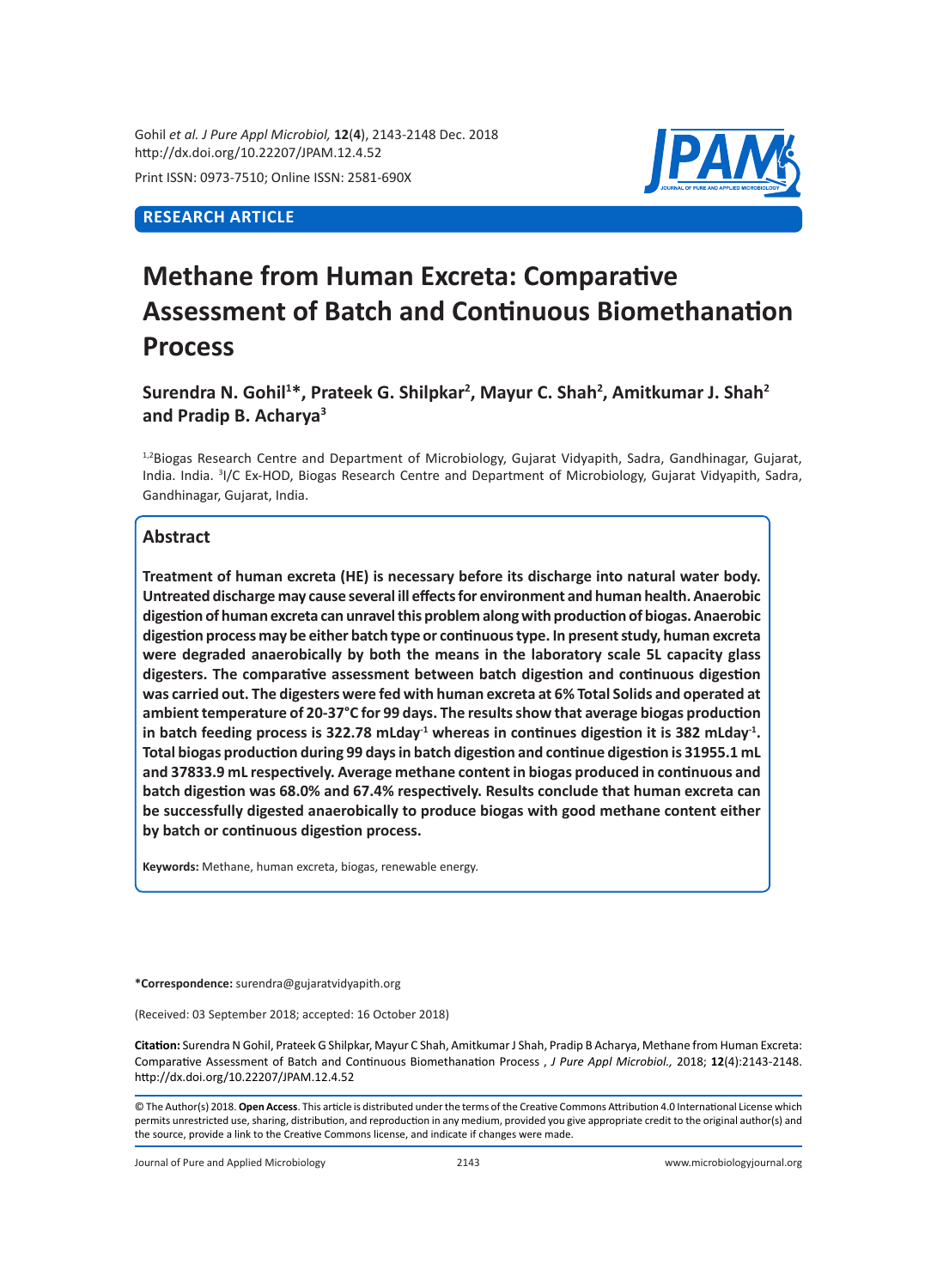### **INTRODUCTION**

The global population is expected to grow by about 35% by 2050 (**UN, 2013**), will increase challenges for treatment of various types of organic wastes generated by humans. Human excreta (HE) are one of them. Recycling and reuse of these wastes may be the only way to resolve this problem. Biomethanation of HE may be a useful way to recycle it. Biomethanation is a natural process operated in anaerobic conditions through the activities of microorganisms that utilize organic wastes and produce biogas and fertilizer. This paper seeks to comparative assessments of the biogas production from HE by two ways i.e. batch and continuous digestion process.

## **MATERIALS AND METHODS Experimental set-up**

Total six experimental sets were used, three each for batch digestion and continuous digestion. One experimental set contains three glass bottles, one (5.0L capacity) digester bottle, one (2.0L capacity) gas holder and another one (2.0L capacity) water replacement bottle. 5.0L digester bottle had an outlet at 4800mL. Feeding assembly was provided for daily feeding which maintain the feeding level at 4800mL. Produced gas was allowed to escape from the top of digester to enter in a 2.0L graduated gas holder bottle which coupled with water displacement bottle, containing acidified colored water. The acidified colored water contains 10% NaCl and  $K_2$ Cr<sub>2</sub>O<sub>7</sub> (0.1g%) and this solution was acidified with  $H_2$ SO<sub>4</sub>  $(pH 2 - 4)$ .

#### **Gas production measurement**

A scale was pasted at outer surface of gas holder bottle to measure the gas production accurately. In the gas holder bottle the level of acidified colored water was set daily at zero on pasted scale. Gas holder bottle remains connected with digester at one end and with water displacement bottle at another end. When the gas was produced in digester enter into gas holder bottle it pressurized the water level in it being set at zero. Corresponding to the pressure of produced gas the water level in gas holder bottle goes down and simultaneously the water level in water displacement bottles rises. The difference in final and initial level of water in gas holder bottle gives the amount of produced biogas.

#### **Feeding and Inoculum**

In batch digesters the HE slurry was fed to its working volume of 4800 mL maintaining the total solids contents at 6%. In continuous digester 120 mL of human excreta (at 6% Total Solids) was added per day upto 40 days to fill it at its working volume of 4800mL. To start the biomethanation process anaerobically digested slurry from running Biogas plant of our institution was added in all the digesters @10% (v/v) as an inoculum.

## **Analysis of methane in biogas**

The methane content in produced biogas was measured frequently by orsat apparatus.

## **RESULTS AND DISCUSSIONS**

Data presented in **Table-1** show that the biogas production in batch digester starts from 2<sup>nd</sup> day but its amount was quite low as 26.2mL only which suddenly jumped to 235.8 mL on 4<sup>th</sup> day and thereafter it remained between 235.8 and 262.0mL from  $4^{th}$  to  $6^{th}$  day. From  $7^{th}$  to  $10^{th}$ day biogas production further increased and remained between 432.3 and 524.0mL. From  $11<sup>th</sup>$  to 24<sup>th</sup> day biogas production varies between a minimum value of 602.6 mL and a maximum value of 681.2mL except 12<sup>th</sup> day (550.0mL) and 16<sup>th</sup> day (563.3mL). This is the period in batch digester when highest biogas production was obtained. From 25th day onwards biogas production decreases continuously. It ranged between 510.9 to 576.4mL between 25<sup>th</sup> and 31<sup>st</sup> day, except 29<sup>th</sup> day (495.0mL); 406.1 and 497.8mL between 32nd and 50<sup>th</sup> day, except  $36<sup>th</sup>$  day (537.1mL),  $37<sup>th</sup>$  day (510.90mL) and 40<sup>th</sup> day (524.0mL); 327.5 and 366.8mL between 51th and 67th day, except 53th day (419.2mL); and 235.8 and 288.2mL between  $68<sup>th</sup>$  and  $80<sup>th</sup>$  day, except 78<sup>th</sup> day (91.7mL). Data show that after 80<sup>th</sup> day biogas production in batch digester remains below 100 mL and decreases continuously till 99 days and reaches to a minimum value of 13.1mL. Data of biogas production in batch digester show that there is continuous increase in biogas production till a peak is reached and then it decreases continuously, due to reduction of nutrients in digester may produce starvation condition therefor methenogesis process undergoes decrease. Similar trend was observed previously<sup>2</sup>.

This trend did not observe for biogas production in continuous digester. Here, biogas

Journal of Pure and Applied Microbiology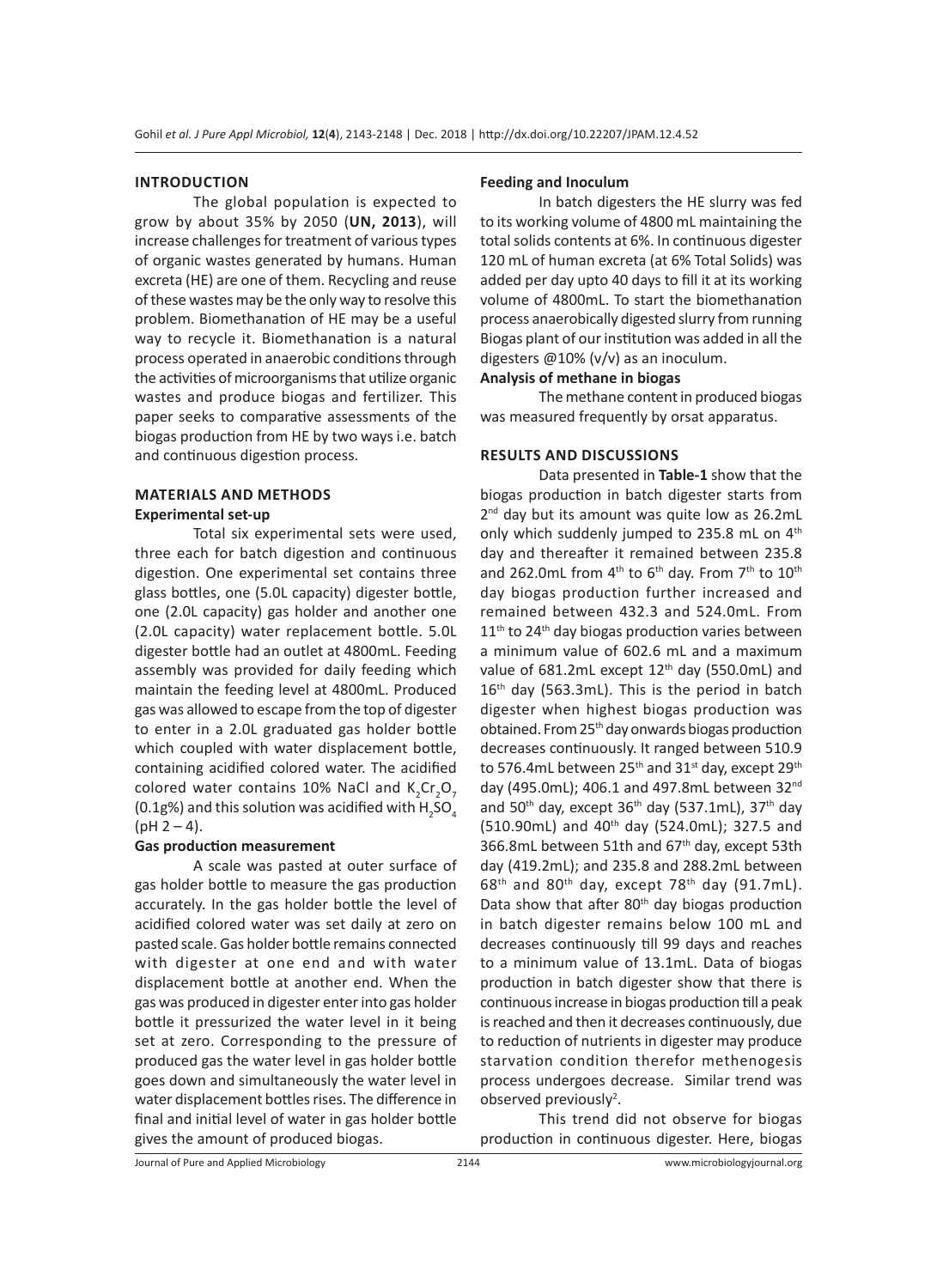|                | Table 1. Daily production of biogas in continuous |                                                   |                                      | $366.8 \pm 7.5$     | $419.2 \pm 8.5$    |
|----------------|---------------------------------------------------|---------------------------------------------------|--------------------------------------|---------------------|--------------------|
|                |                                                   | and batch digester throughout the experimentation | 49                                   | $379.9 \pm 9.6$     | $406.1 \pm 10.3$   |
| period         |                                                   |                                                   | 50                                   | $353.7 \pm 6.1$     | $419.2 \pm 7.2$    |
|                |                                                   |                                                   | 51                                   | $314.4 \pm 4.2$     | $366.8 \pm 4.9$    |
| Age of         |                                                   | Biogas production (mL per day)                    | 52                                   | $301.3 \pm 5.0$     | $353.7 \pm 5.9$    |
| Digester       | Continuous                                        | <b>Batch</b>                                      | 53                                   | $353.7 \pm 5.1$     | $419.2 \pm 6.0$    |
| (Day)          | Digester                                          | Digester                                          | 54                                   | $327.5 \pm 8.4$     | $400.0 \pm 10.3$   |
|                |                                                   |                                                   | 55                                   | $353.7 \pm 7.3$     | $366.8 \pm 7.5$    |
| $\mathbf{1}$   | $406.1 \pm 7.5$                                   | 0 ± 0.0                                           | 56                                   | $314.4 \pm 9.4$     | $327.5 \pm 9.8$    |
| $\overline{2}$ | $406.1 \pm 4.4$                                   | $26.2 \pm 0.3$                                    | 57                                   | $301.3 \pm 9.2$     | $275.1 \pm 8.4$    |
| 3              | $419.2 \pm 7.6$                                   | $26.2 \pm 0.5$                                    | 58                                   | $280.3 \pm 6.2$     | $248.9 \pm 5.5$    |
| $\sqrt{4}$     | $393.0 \pm 4.6$                                   | $235.8 \pm 2.8$                                   | 59                                   | $314.4 \pm 8.2$     | $288.2 \pm 7.5$    |
| 5              | $419.2 \pm 7.3$                                   | $262.0 \pm 4.6$                                   | 60                                   | $340.6 \pm 10.0$    | $301.3 \pm 8.8$    |
| 6              | $432.3 \pm 6.3$                                   | $262.0 \pm 3.8$                                   | 61                                   | $314.4 \pm 8.8$     | $248.9 \pm 7.0$    |
| 7              | $419.2 \pm 6.5$                                   | $510.9 \pm 7.9$                                   | 62                                   | $366.8 \pm 3.7$     | $275.1 \pm 2.8$    |
| 8              | $406.1 \pm 3.4$                                   | $458.5 \pm 3.8$                                   | 63                                   | $406.1 \pm 6.7$     | $262.0 \pm 4.3$    |
| 9              | $419.2 \pm 9.0$                                   | $432.3 \pm 9.2$                                   | 64                                   | $406.1 \pm 7.0$     | $262.0 \pm 4.5$    |
| 10             | $406.1 \pm 7.9$                                   | $524.0 \pm 10.3$                                  | 65                                   | $406.1 \pm 3.2$     | $248.9 \pm 1.9$    |
| 11             | $393.0 \pm 8.1$                                   | $628.8 \pm 13.0$                                  | 66                                   | $410.1 \pm 5.6$     | $235.8 \pm 3.2$    |
| 12             | $327.5 \pm 2.0$                                   | $550.2 \pm 3.3$                                   | 67                                   | $379.9 \pm 9.6$     | $248.9 \pm 6.3$    |
| 13             | $340.6 \pm 1.6$                                   | $641.9 \pm 2.9$                                   | 68                                   | $379.9 \pm 3.5$     | $196.5 \pm 1.8$    |
| 14             | $301.3 \pm 8.3$                                   | $602.6 \pm 16.6$                                  | 69                                   | $379.9 \pm 8.1$     | $196.5 \pm 4.2$    |
| 15             | $248.9 \pm 2.7$                                   | $602.6 \pm 6.5$                                   | 70                                   | $393.0 \pm 8.1$     | $196.5 \pm 4.1$    |
| 16             | $340.6 \pm 9.0$                                   | $563.3 \pm 14.8$                                  | 71                                   | $419.2 \pm 3.5$     | $196.5 \pm 1.7$    |
| 17             | $379.9 \pm 9.2$                                   | $602.6 \pm 14.7$                                  | 72                                   | $379.9 \pm 9.7$     | $183.4 \pm 4.7$    |
| 18             | $366.8 \pm 9.8$                                   | $615.7 \pm 16.4$                                  | 73                                   | $393.0 \pm 5.2$     | $144.1 \pm 1.9$    |
| 19             | $393.0 \pm 9.9$                                   | $641.9 \pm 16.1$                                  | 74                                   | $379.9 \pm 8.3$     | $144.1 \pm 3.2$    |
| 20             | $366.8 \pm 7.2$                                   | $628.8 \pm 12.4$                                  | 75                                   | $406.1 \pm 7.2$     | $157.2 \pm 2.8$    |
| 21             | $406.1 \pm 7.5$                                   | $681.2 \pm 12.5$                                  | 76                                   | $406.1 \pm 3.5$     | $157.2 \pm 1.4$    |
| 22             | $366.8 \pm 9.4$                                   | $602.6 \pm 15.4$                                  | 77                                   | $393.0 \pm 7.1$     | $104.8 \pm 1.9$    |
| 23             | $406.1 \pm 7.2$                                   | $655.0 \pm 11.6$                                  | 78                                   | $340.6 \pm 9.3$     | $91.7 \pm 2.5$     |
| 24             | $379.9 \pm 9.6$                                   | $602.6 \pm 15.3$                                  | 79                                   | $379.9 \pm 9.6$     | $104.8 \pm 2.7$    |
| 25             | $379.9 \pm 8.5$                                   | $576.4 \pm 12.9$                                  | 80                                   | $379.9 \pm 6.8$     | $104.8 \pm 1.9$    |
| 26             | $379.9 \pm 7.4$                                   | $576.4 \pm 11.2$                                  | 81                                   | $366.8 \pm 9.8$     | $78.6 \pm 2.1$     |
| 27             | $340.6 \pm 6.3$                                   | $524.0 \pm 9.7$                                   | 82                                   | $379.9 \pm 4.3$     | $78.6 \pm 0.9$     |
| 28             | $340.6 \pm 5.0$                                   | $510.9 \pm 7.5$                                   | 83                                   | $419.2 \pm 6.7$     | $78.6 \pm 1.3$     |
| 29             | $345.6 \pm 9.0$                                   | $495.0 \pm 12.9$                                  | 84                                   | $406.1 \pm 8.4$     | $65.5 \pm 1.4$     |
| 30             | $406.1 \pm 6.7$                                   | $576.4 \pm 9.5$                                   | 85                                   | $393.0 \pm 5.4$     | $52.4 \pm 0.7$     |
| 31             | $366.8 \pm 9.0$                                   | $524.0 \pm 12.9$                                  | 86                                   | $419.2 \pm 7.6$     | $52.4 \pm 0.9$     |
| 32             | $327.5 \pm 5.8$                                   | $445.4 \pm 7.8$                                   | 87                                   | $419.2 \pm 3.3$     | $52.4 \pm 0.4$     |
| 33             | $340.6 \pm 10.0$                                  | $471.6 \pm 13.8$                                  | 88                                   | $445.4 \pm 9.6$     | $39.3 \pm 0.9$     |
| 34             | $353.7 \pm 9.2$                                   | $484.7 \pm 12.6$                                  | 89                                   | $471.6 \pm 7.4$     | $26.2 \pm 0.4$     |
| 35             | $353.7 \pm 5.2$                                   | $497.8 \pm 7.4$                                   | 90                                   | $471.6 \pm 9.6$     | $26.2 \pm 0.5$     |
| 36             | $379.9 \pm 3.8$                                   | $537.1 \pm 5.3$                                   | 91                                   | $471.6 \pm 3.2$     | $26.2 \pm 0.2$     |
| 37             | $379.9 \pm 6.3$                                   | $510.9 \pm 8.4$                                   | 92                                   | $432.3 \pm 6.6$     | $26.2 \pm 0.4$     |
| 38             | $366.8 \pm 7.9$                                   | $497.8 \pm 10.8$                                  | 93                                   | $419.2 \pm 3.5$     | $13.1 \pm 0.1$     |
| 39             | $379.9 \pm 8.0$                                   | 497.8 ± 10.4                                      | 94                                   | $432.3 \pm 7.6$     | $13.1 \pm 0.2$     |
| 40             | $393.0 \pm 8.6$                                   | $524.0 \pm 11.5$                                  | 95                                   | $471.6 \pm 7.4$     | $13.1 \pm 0.2$     |
| 41             | $366.8 \pm 5.4$                                   | $497.8 \pm 7.4$                                   | 96                                   | $432.3 \pm 3.2$     | $13.1 \pm 0.1$     |
| 42             | $366.8 \pm 7.6$                                   | $497.8 \pm 10.3$                                  | 97                                   | $458.5 \pm 6.4$     | $13.1 \pm 0.2$     |
| 43             | $393.0 \pm 8.1$                                   | 497.8 ± 10.3                                      | 98                                   | $458.5 \pm 3.2$     | $13.1 \pm 0.1$     |
| 44             | $366.8 \pm 7.6$                                   | $471.6 \pm 9.8$                                   | 99                                   | $471.6 \pm 7.7$     | $13.1 \pm 0.2$     |
| 45             | $379.9 \pm 7.0$                                   | $445.4 \pm 8.2$                                   |                                      |                     |                    |
| 46             | $366.8 \pm 9.4$                                   | $471.6 \pm 12.1$                                  | <b>Total Biogas</b><br>production    | 37833.94<br>± 510.5 | 31955.10<br>±486.5 |
| 47             | $353.7 \pm 9.5$                                   | $419.2 \pm 11.3$                                  | Average Biogas<br>production per day | 382.16<br>± 6.9     | 322.78<br>± 6.3    |

Journal of Pure and Applied Microbiology 2145 www.microbiologyjournal.org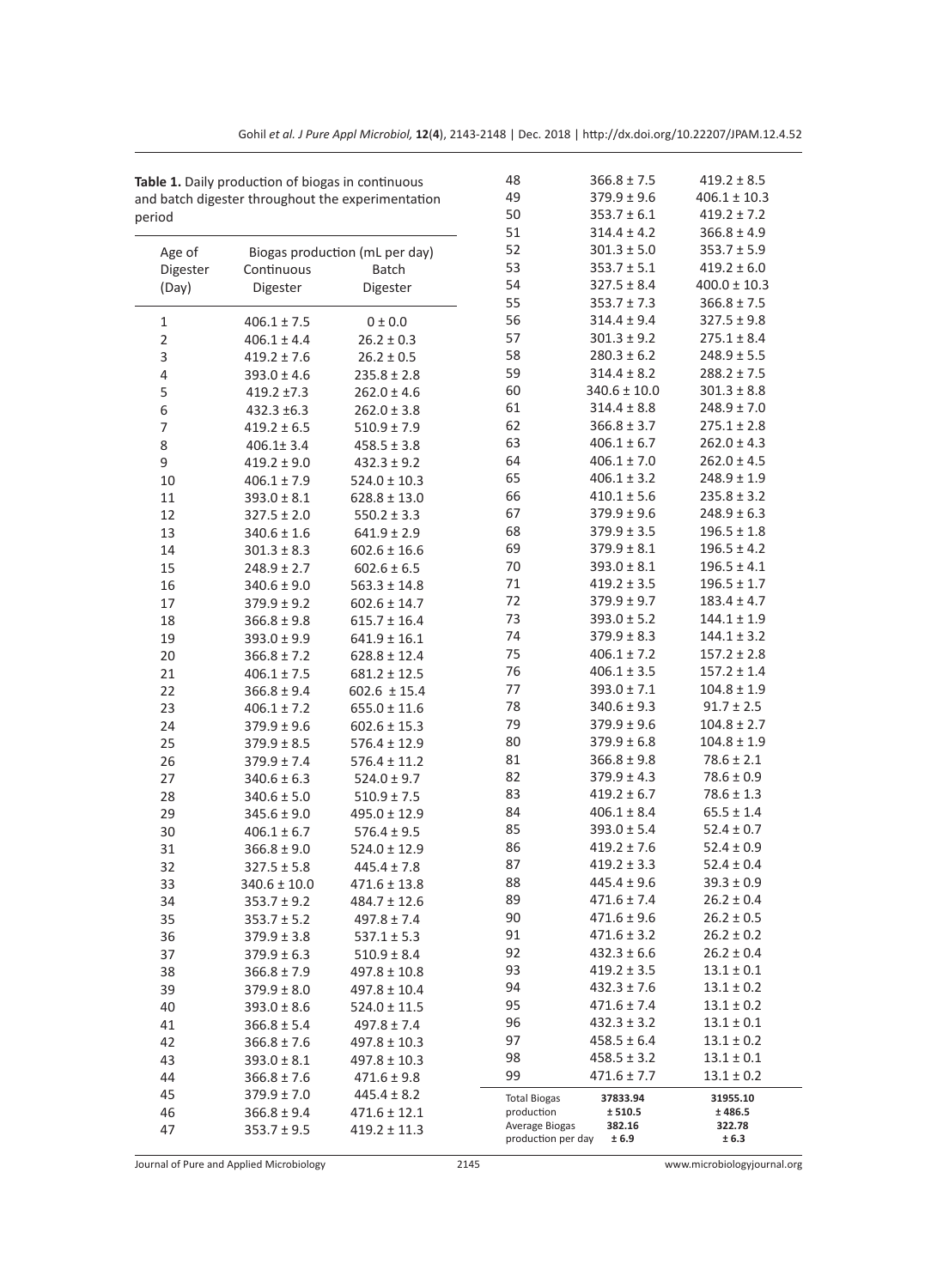production ranged between 406.1 and 432.3mL from  $1^{st}$  to  $10^{th}$  day, except on  $4^{th}$  day (393.0mL). It should be noted here that 1<sup>st</sup> day of continuous digester refers to the day after it is being filled at 4800mL (actual  $41<sup>st</sup>$  day of experimentation and so on). Thereafter between  $11<sup>th</sup>$  to  $62<sup>th</sup>$  day biogas production decreases and ranged between 301.3 and 393.0mL, except on 15<sup>th</sup> day (248.9mL),  $21^{st}$ , 23<sup>rd</sup> and 30<sup>th</sup> day (406.1mL) and 58<sup>th</sup> day (280.34mL). From 63 to 66th day, biogas production further increased and ranged between 406.1 and 410.1mL. From  $67<sup>th</sup>$  day biogas production further decreases and ranged between 340.6 and 393.0mL between 67<sup>th</sup> and 82<sup>nd</sup> day except 71th day (419.2mL) and 75 and 76<sup>th</sup> day (406.10mL). From 83<sup>rd</sup> day onwards biogas production again increases and ranged between 406.1 and 471.6mL between 83rd and 99th day, except 85th day (393.0mL). With respect to batch digestion continuous digestion system getting nutrients on daily basis therefor methanogenesis process didn't disturbed and biogas production remain near to constant rate. Similar trend was observed previously in a continues anaerobic digestion study<sup>3</sup>.

Total biogas production during the experimentation period of 99 days was recorded as 37833.94mL in continuous digester with average of 382.16mL per day and as 31955.1mL in batch digester with and an average of 322.78mL per day.



**Fig. 1.** Percentage increase in Biogas production in Batch Digester over Continuous Digester



Fig. 2. Percentage increase in Biogas production in Batch Digester over Continuous Digester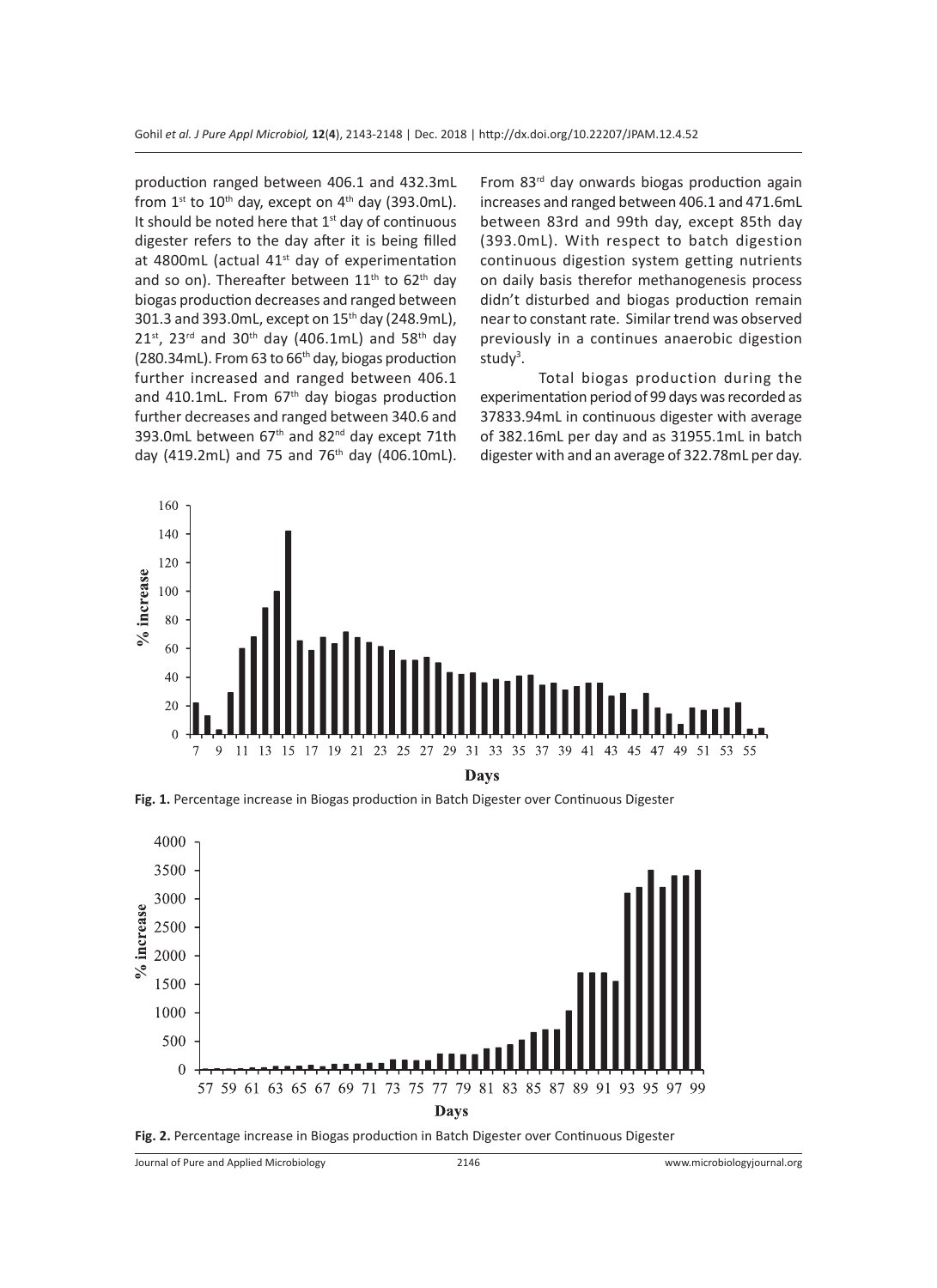A close observation of Data presented in Table-1 reveals that the biogas production was higher in batch digester compared to continuous digester from Day 7<sup>th</sup> to 56<sup>th</sup> (Fig.1). Whereas, from 57<sup>th</sup> day to 99th day reverse trend was observed and biogas production shows its higher value in continuous digester compared to batch one (Fig. 2). Effectiveness of batch digestion process over continues digestion process in earlier stage of digestion was reported<sup>3</sup> using Mathematical Models for Comparative Evaluation of Batch and Continuous Anaerobic Digesters.

#### **Biogas production and Temperature**

Data presented in Fig. 3 reveals that biogas production in batch digester has no relation with increase or decrease in average temperature value. Results conclude that the biogas production is affected by some other factors than temperature.

On the other hand, production of biogas in continuous digester follows the path of rise and fall in average temperature (Fig. 4).



Journal of Pure and Applied Microbiology 2147 www.microbiologyjournal.org